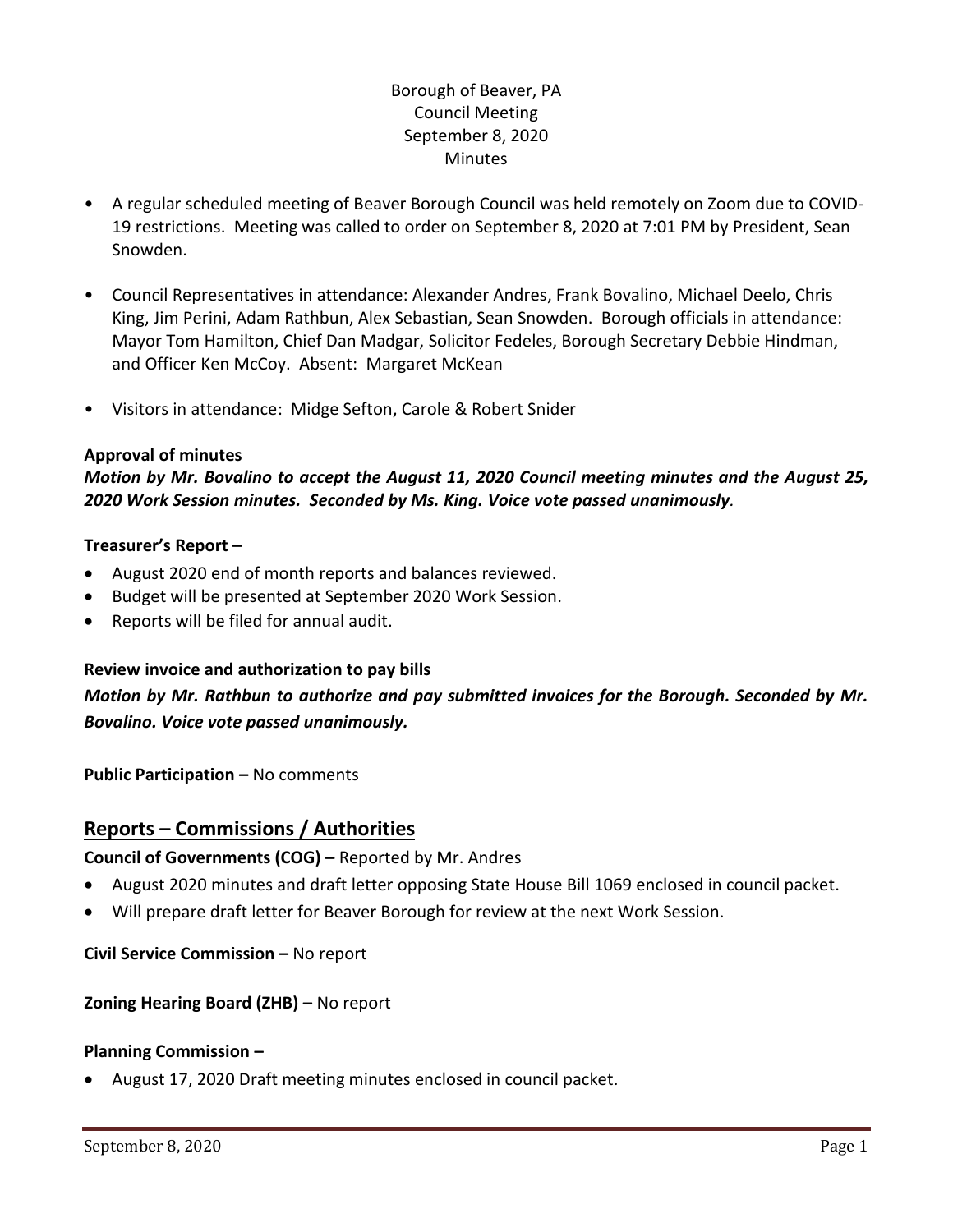### **Tree Commission –** No report

### **Code Enforcement Officer Report –**

- August 2020 report enclosed in council packet.
- Council confirmed that political signs in resident's yards will be permitted until two weeks after the election.

### **Historic Architectural Review Board (HARB) –** No report

### **Municipal Authority –** Reported by Mr. Deelo

Reviewed the August 19, 2020 meeting minutes enclosed in council packet.

# **Council Committee Reports**

#### **Public Safety / Code Enforcement –** No report

#### **Finance –** Reported by Mr. Perini

- Formal budget report will be ready for next Work Session.
- Mr. Deelo asked about Liquid Fuels spending and if it needs to be spent by the end of the year.
	- $\circ$  Mr. Perini Liquid Fuels will be spent by end of the year.

### **Highway –** Reported by Mr. Bovalino

- $\bullet$  Still working with Columbia Gas to see if any corrections/repairs can be made to 4<sup>th</sup> Street. Council is not satisfied with temporary patch work.
- Paving began on Bank Street.

### **General Government –**

- $\bullet$  Mr. Andres asked if he would be able to draft a letter to property owners on the corner of 3<sup>rd</sup> Street and Insurance Street and ask if there is anything that Council or Borough can do to assist with filling vacancy.
	- $\circ$  Borough Solicitor agreed that a letter to offer assistance would be beneficial.
	- o Ms. Hindman will look to see how long property has been vacant.

### **Recreation –** No report

# **Reports**

### **Manager's/Police Report –** Reported by Chief Madgar

- Reviewed August 2020 Rental Registration report enclosed in council packet
- Estimated Liquid Fuels allocation for 2021 is \$130,981
- 2019 904 Recycling Grant (based off our pickup tonnage) is \$1,781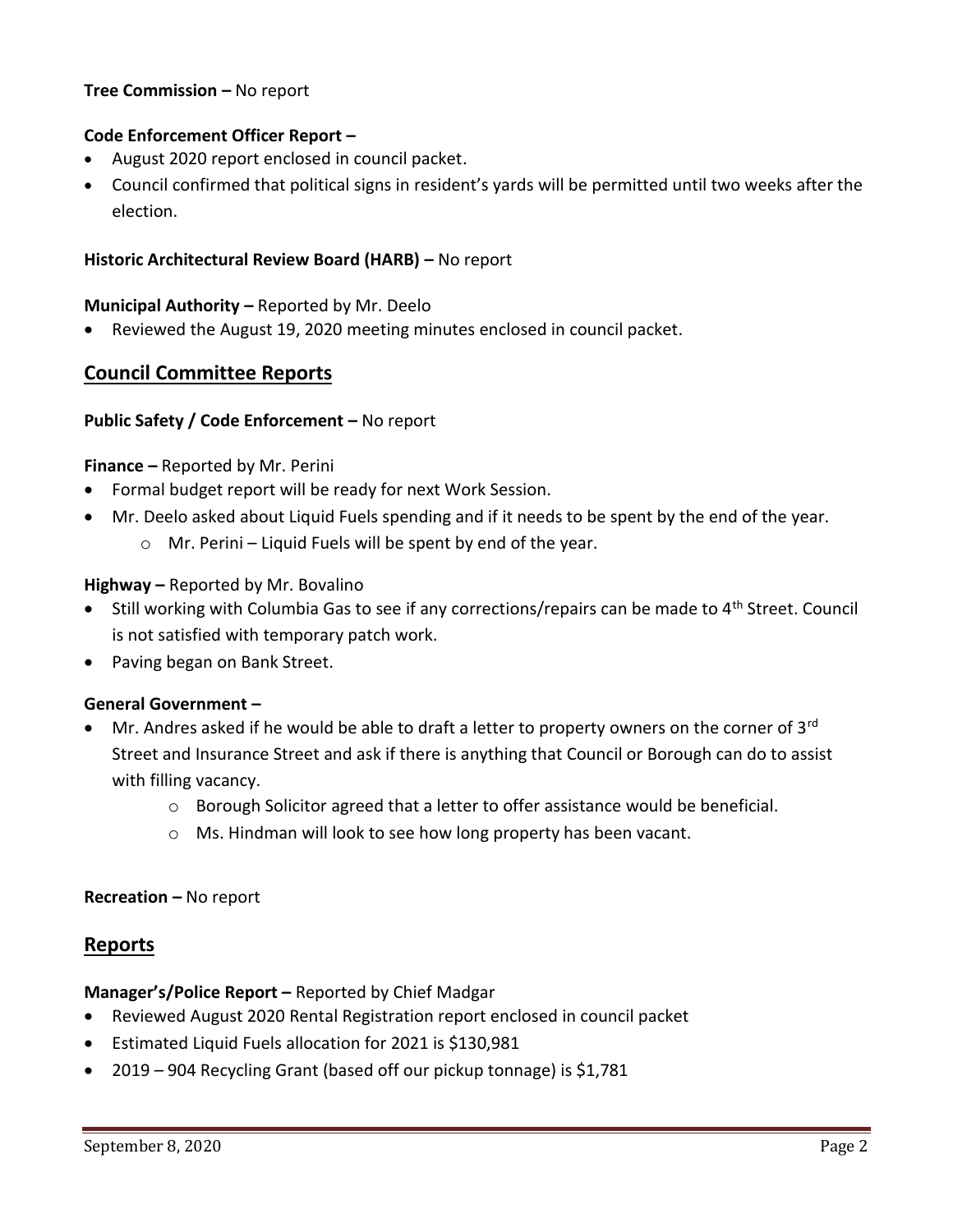- CARES Act Application submitted to Beaver County on August 27, 2020 in the amount of \$501,535
- Borough Building RSSC Architecture will supply packets for each council member prior to the next Work Session. Packet to include drawings, cost estimate and time frame. Discussions to continue over the next few months.
- Pool Survey Sent out August 31, 2020 and have received approximately 550 responses so far.
- Next Pool Committee meeting will be held on September 30, 2020.
- Trick or Treat and Light Up Night will be making decisions soon, Light Up Night decision will be made by Chamber of Commerce.
- Costars Salt Contract for the 2020-2021 season Awarded to American Salt at \$80.59/ton. Same supplier and cost as last year.
- 2013 Ford Explorer Fire Department stated they could use the vehicle for trainings and travel if we could sell it to them
	- o Mr. Rathbun Suggests donating the vehicle to Fire Department instead of selling. Council agreed.
- Quay Park \$60,000 in donations, sidewalk and stage repairs have been discussed. Mr. Andres asked to be involved in Quay Park renovations.
- Body Cameras Requesting 17 cameras at \$1,500 each. Insurance company will consider Police Department as high risk without body cameras.
- September 10, 2020 Beaver Valley Power Plant Siren Test at 11:00 AM

# **President's Report –**

- If a grant is being suggested by an individual council member, Mr. Snowden requested they inform council prior to too much investigation. Council needs to be cautious not to spread the budget too thin with what the Borough's obligation would be.
- Thanked Pool Committee for commitment and work they have done for Borough.
- Police body cameras Important that our officers have them and to better protect our officers and residents.

# **Mayor Hamilton –**

 Presented a proclamation to Jazlyn Yanssens in Linn Park on August 18, 2020 on behalf of Beaver Borough. She performed CPR to a resident that collapsed in the park until Officer Stahl and Medic Rescue arrived on the scene. Ms. Yanssens took CPR training as a life guard at the Beaver Borough Pool.

# **Fire Department** – No report

• Fire Trucks owned by the Borough all other vehicles are owned and maintained by the Fire Department. The 2013 Ford Explorer would be very beneficial to the Fire Department.

# **Emergency Management Coordinator - No report**